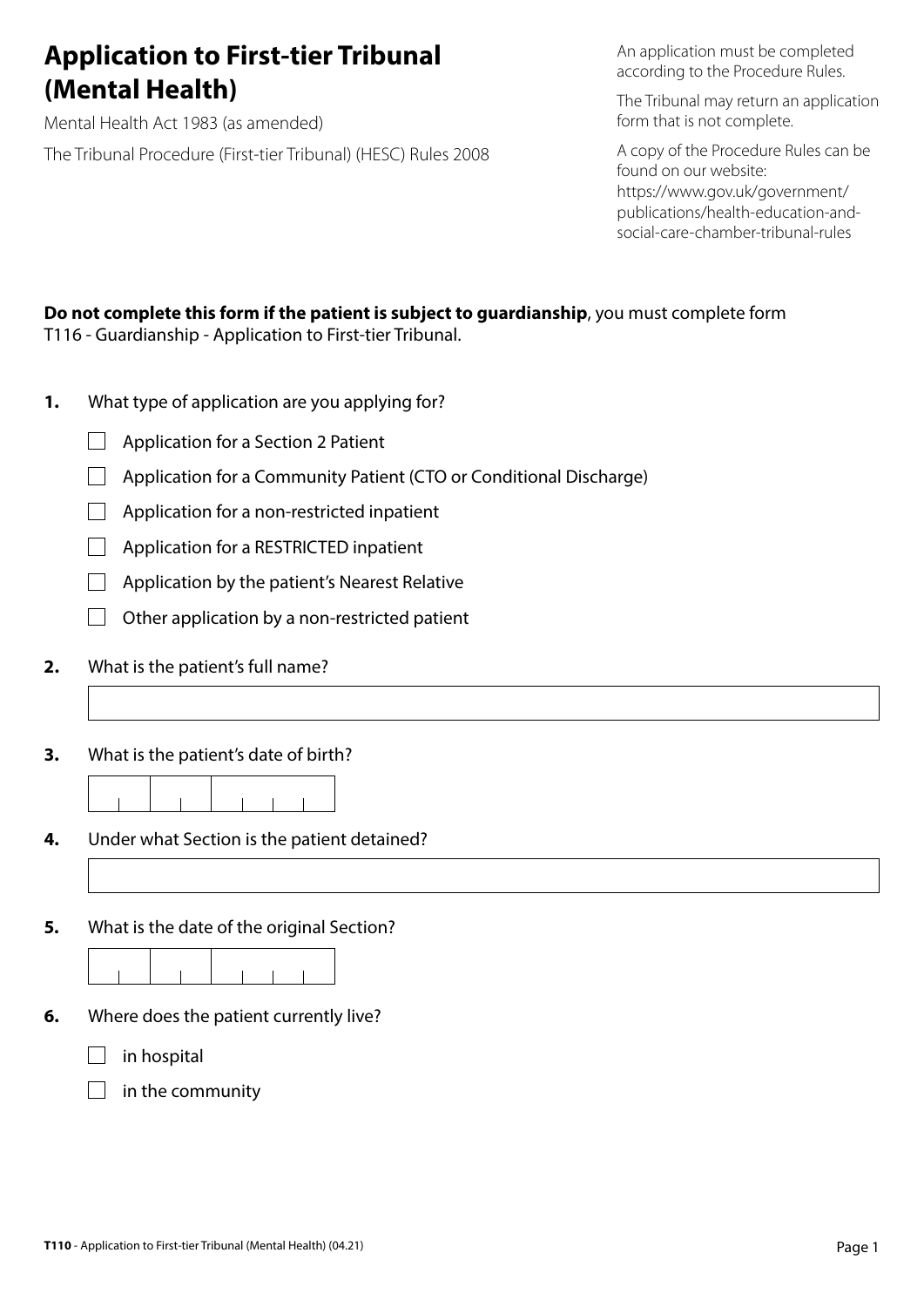# **7.** What is the name and address of Hospital responsible for care of the patient?

# Name of Hospital

#### Address



### Postcode

### **8.** What is the patient's full address?

### Address

#### Postcode

**9.** What is the full name and address of the Community Supervisor or Care Coordinator?

#### Name

#### Address



ĭ

Postcode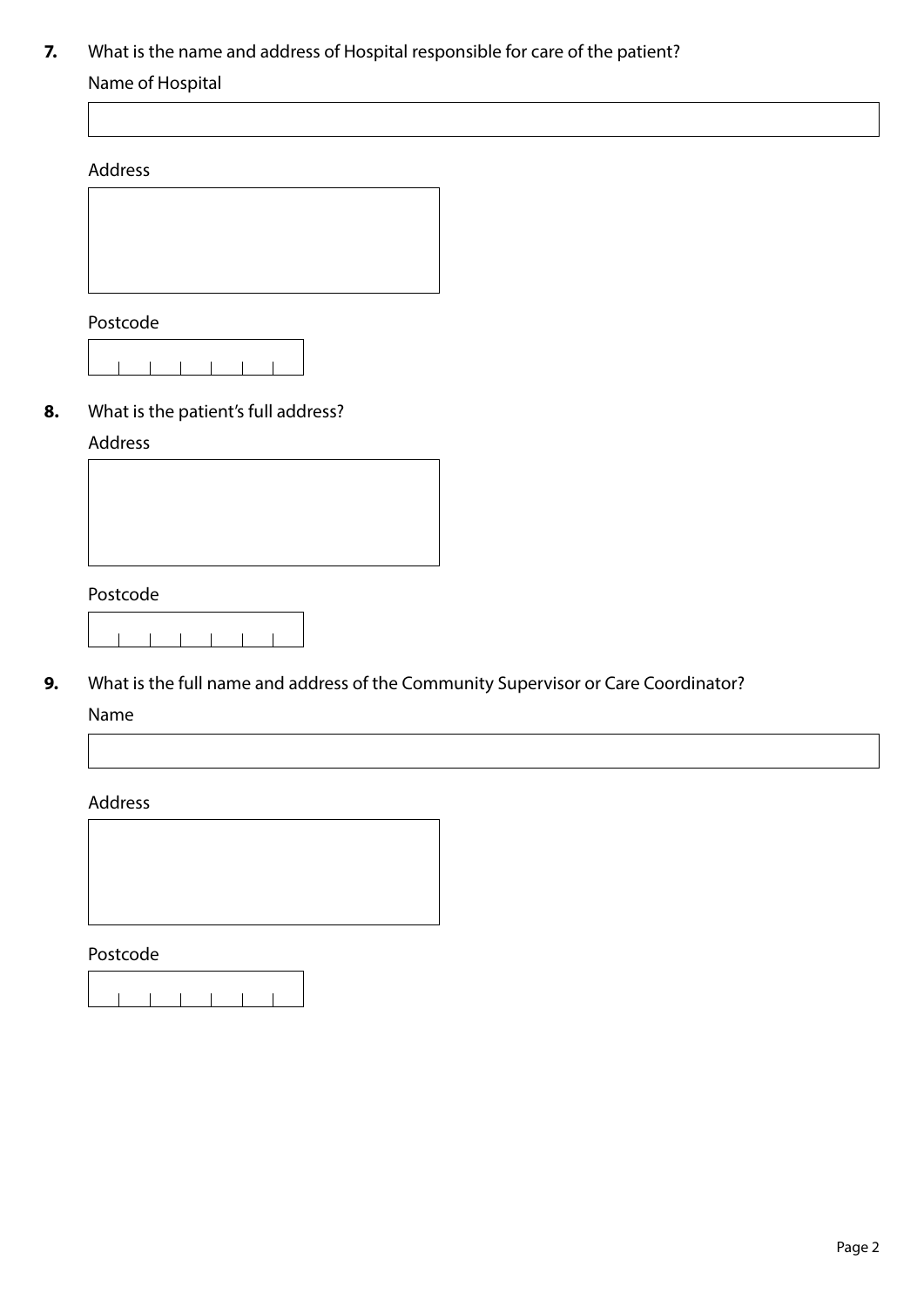# **Nearest relative details – Non-restricted cases only**

- **10.** Full name of nearest relative?
- **11.** Full address of nearest relative?

#### Address



- **12.** What is the relationship to the patient?
- **13.** Does the patient object to the nearest relative being informed about the case?
	- □ Yes
	- $\Box$  No

# **Legal representative's details**

- **14.** Do you have a legal representative acting for you?
	- Yes **complete questions 15 17**

 $\Box$  No

- $\Box$  I intend to appoint a legal representative
- $\Box$  I would like a legal representative to be appointed on my behalf
- $\Box$  I do not wish to appoint a legal representative
- **15.** What is the legal representative's name?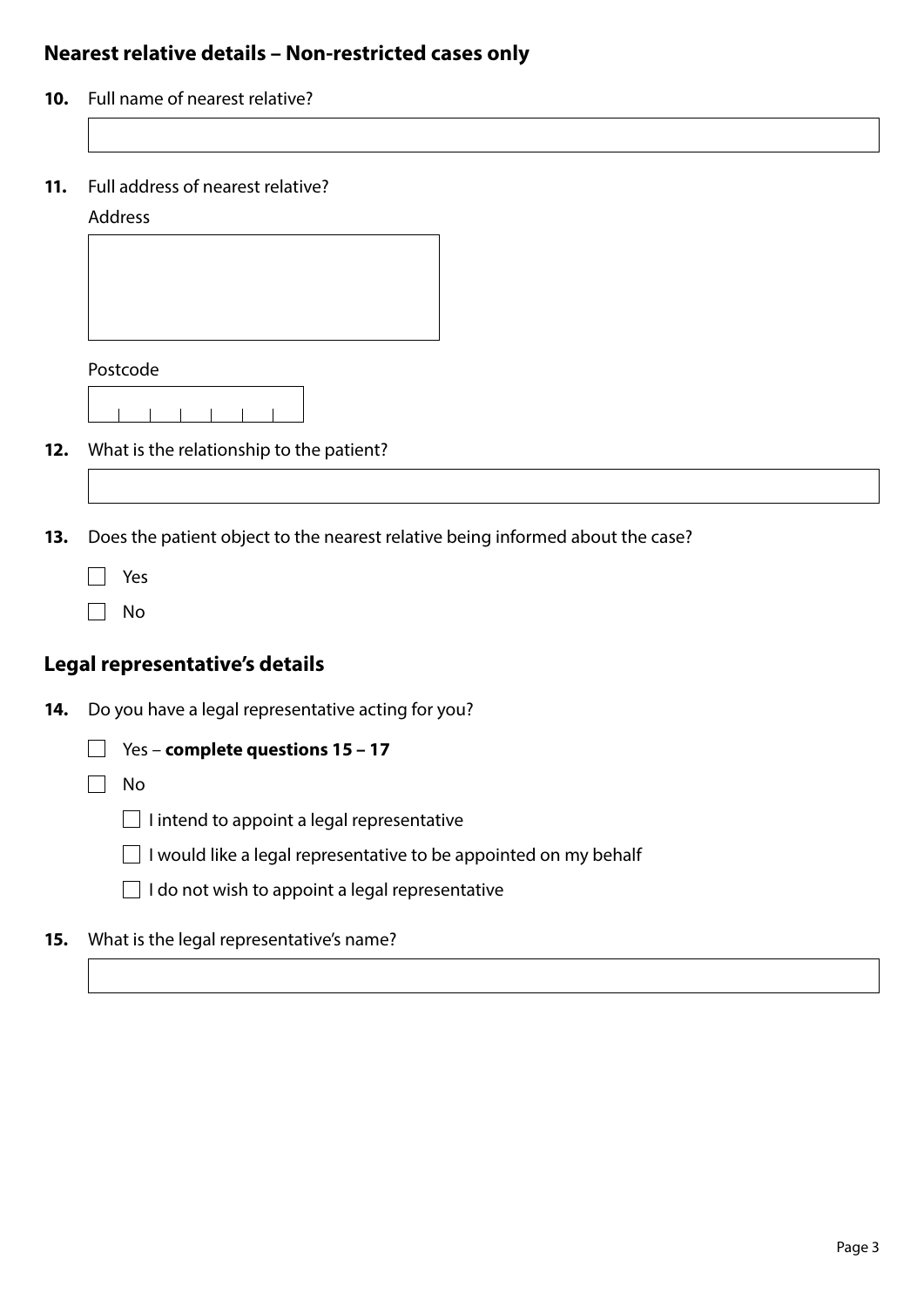### **16.** What is the name and address of the legal representative's firm?

### Name of legal representative's firm

| Address |  |
|---------|--|
|         |  |
|         |  |

Postcode

### **17.** What is the legal represenative's secure email address?



**18.** Do you require an interpreter?

|  |  | $\Box$ Yes - I need an interpreter for |  |
|--|--|----------------------------------------|--|
|--|--|----------------------------------------|--|

| language |  |
|----------|--|
| dialect  |  |

 $\Box$  No

# **Declaration**

**19.** This application is

submitted by the

 $\Box$  Patient

 $\Box$  Nearest relative

**Or** 

submitted on behalf of the

 $\Box$  Patient



who has personally authorised me to submit this application on their behalf.